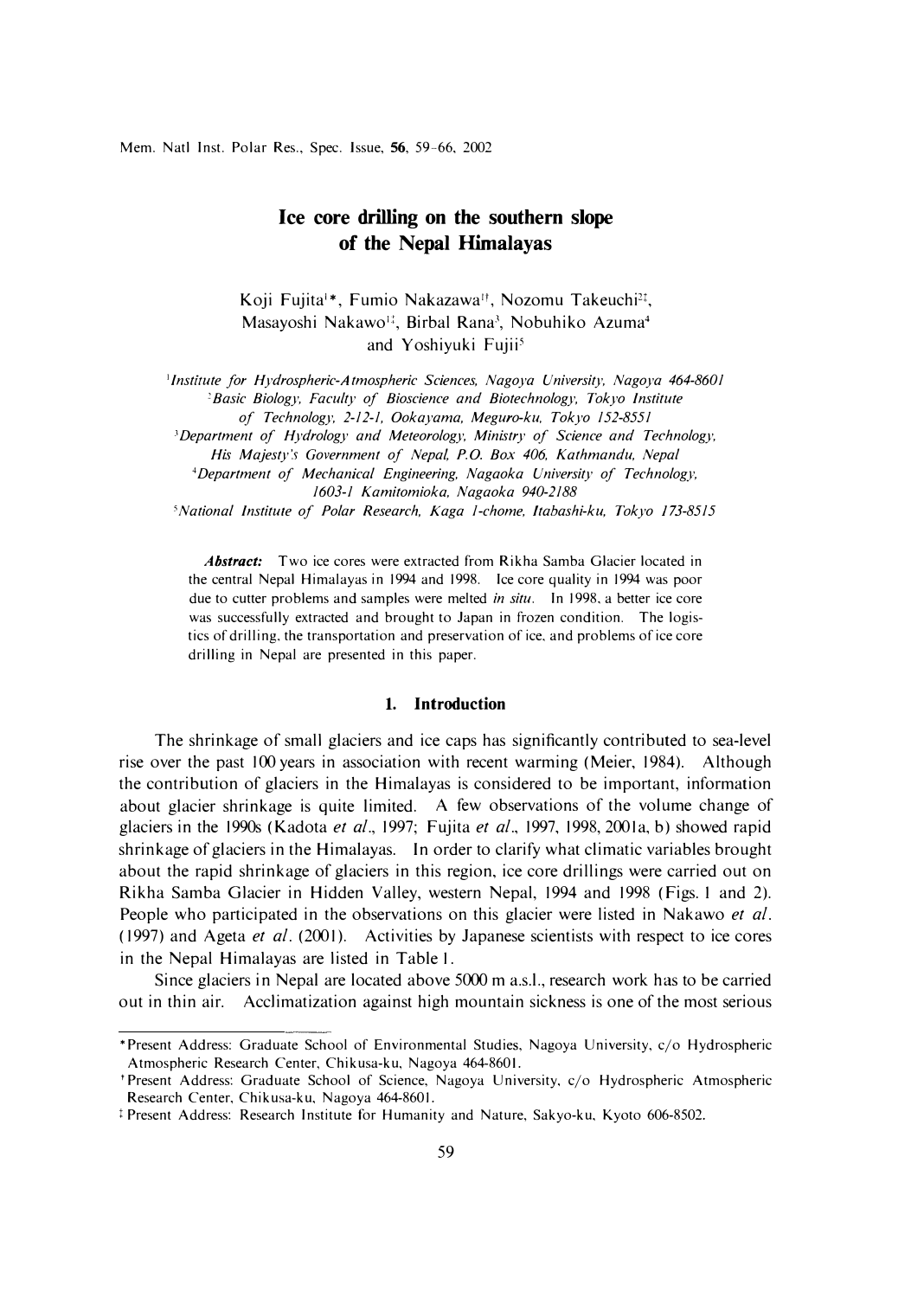problems in activities in the Nepal Himalayas. In addition, transportation facilities are limited. Roads are located only at lower elevation in the south of the country. Supplies are generally carried by porters and domestic animals in the mountain regions. Although





*Fig. 2. Map of Rikha Samba Glacier. Rhombuses denote the boring site in 1994 (BS94) and in 1998 (BS98).* 

*Table I. Ice cores extracted in the Nepal Himalayas by Japanese scientists. Locations are shown in Fig. I.* 

| Year | Glacier     | Elevation (m) | Length $(m)$ | References                     |
|------|-------------|---------------|--------------|--------------------------------|
| 1980 | Lower-Barun | 6140          | 5            | Ikegami and Azuma (1982)       |
| 1980 | Khumbu      | 6400          | 5            | Unpublished                    |
| 1981 | Yala        | 5180          | 30           | Watanabe et al. (1984)         |
| 1982 | Yala        | 5405          | 60           | Watanabe <i>et al.</i> (1984)  |
| 1985 | Yala        | 5350          | 6            | lida <i>et al.</i> (1987)      |
| 1987 | Yala        | 5350          | 5            | Ozawa (1991)                   |
| 1992 | Yala        | 5350          | 6            | Shiraiwa (1993)                |
| 1994 | Yala        | 5390          |              | Yoshimura <i>et al.</i> (2000) |
| 1994 | Rikha Samba | 5780          | 23           | This paper                     |
| 1996 | Yala        | 5380          | 10           | Unpublished                    |
| 1996 | Yala        | 5430          | 12           | Unpublished                    |
| 1998 | Rikha Samba | 5880          | 15           | This paper                     |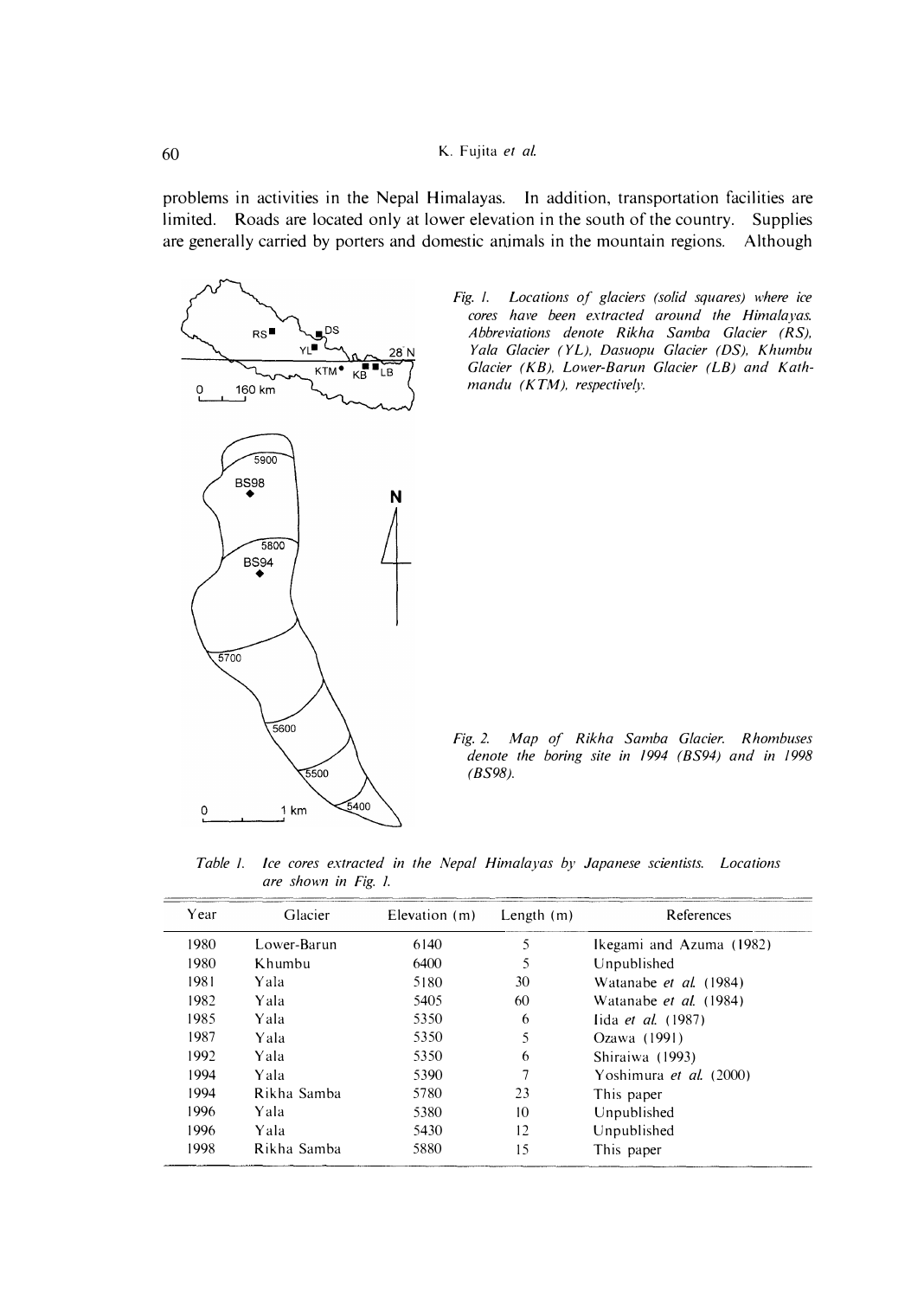helicopters are available at less cost than in other countries, the capacity of a helicopter falls extremely at higher elevation and landing places are limited due to the steep topography. Therefore, drilling operation and transportation of ice samples is more difficult than in polar regions. In 1998, we successfully brought back ice samples in a frozen state. Details of the drilling operation and transportation of ice are presented in this paper.

# **2. Drilling in 1994**

In October of 1994, a 23.25 m ice core was extracted by using a light-weight PICO hand auger (Koci and Kuivinen, 1984) at 5780 m a.s.l. (Figs. 2 and 3; Table 2). The glacier consisted of superimposed ice beneath 62 cm of snow. The length of each run was



*Fig. 3. Photos of Rikha Samba Glacier (a) and the drilling site (b) in 1994.*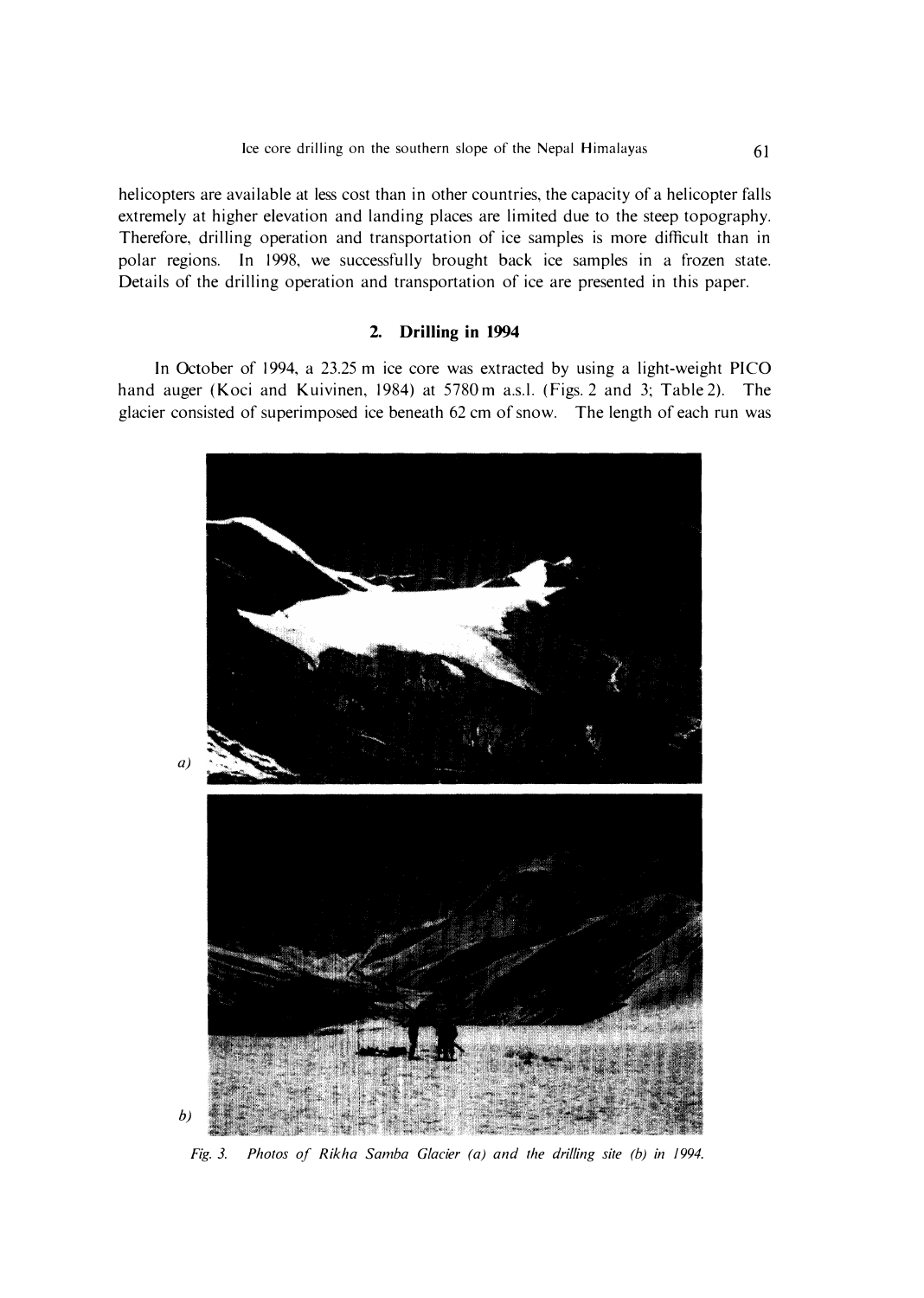#### **62 K. Fujita** *et al.*

| Year                 | 1994                              | 1998                       |  |
|----------------------|-----------------------------------|----------------------------|--|
| Period               | $16-20$ , Oct. $(5 \text{ days})$ | 8-9, Oct. (2 days)         |  |
| Members for research | 3 scientists and 3 Sherpas        | 6 scientists and 5 Sherpas |  |
| Members for drilling | 3 scientists and 2 Sherpas        | 3 scientists and 2 Sherpas |  |
| Altitude             | $5780 \text{ m}$ a.s.l.           | $5880 \text{ m}$ a.s.l.    |  |
| Auger                | PICO hand auger                   | PICO hand auger            |  |
| Diameter of ice core | $7.6$ cm $(3$ inch)               | $10.2$ cm $(4$ inch)       |  |
| Core length          | $23.25 \text{ m}$                 | 14.90 m                    |  |
| Number of operation  | 70                                | 44                         |  |
| Length of each run   | $32.3 + 9.4$ cm                   | $33.9 \pm 11.0^*$ cm       |  |
| Length of ice pieces | $3.2 + 5.6*$ cm                   | $24.8 \pm 13.8^*$ cm       |  |
| Sample No.           | 116                               | 229                        |  |
| Sampling interval    | $20.0 \pm 5.8$ * cm               | $6.2 \pm 1.4$ cm           |  |

*Table 2. Periods, members, altitudes and core length of operation in 1994 and 1998 at Rikha Samba Glacier in Hidden Valley, Nepal Himalayas.* 

**\* Standard deviations** 



*Fig. 4. Depth of ice core vs. length of each run in 1994. Numbers above the figure denote the day of drilling.* 

*Fig. 5. Histogram of fractured ice length in 1994. The vertical axis denotes the fraction of sum of each fractured ice among certain lengths to the whole core length (23.25 m).* 

**32.3 cm due to a cutter problem. The drilling took 5 days (Fig. 4). Almost all recovered**  ice consisted of 'potato chip'-like fragments (average of fractured ice length was 3.2 cm, Fig. **5). It is considered that the diameter of the ice core whittled by cutters was the same as the inner diameter of the core barrel because there was no inner bulge of cutters. Therefore, the core was broken at the mouth of barrel. Ice 'cores/chips' were packed at intervals of 20.0 cm in depth. Partly melted water was discarded twice to avoid contamination. After the complete melt, 116 samples were packed in pre-cleaned bottles.**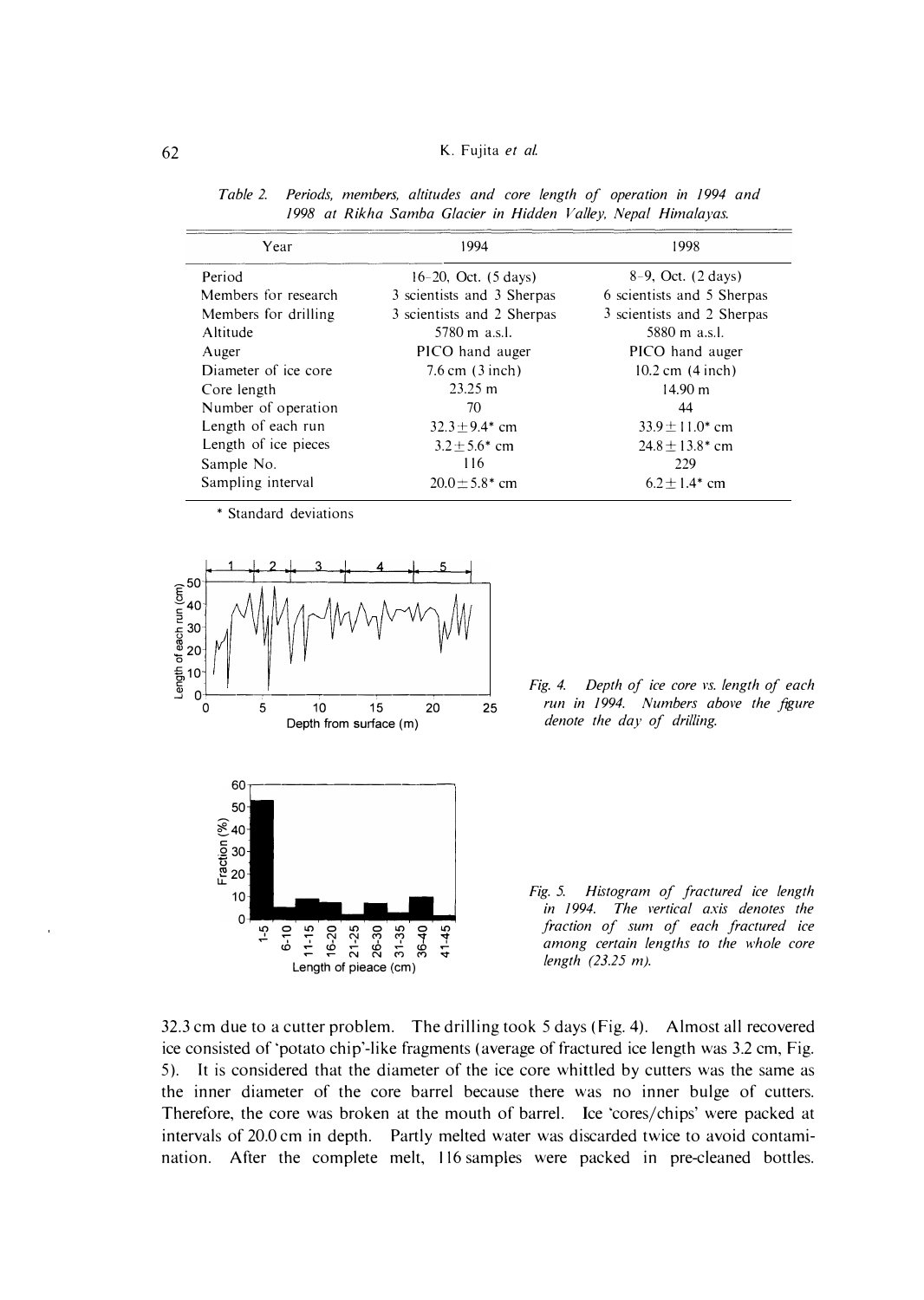Oxygen isotope ratio, major chemical components and tritium were measured in laboratories in Japan (Fujii *et al.,* 1996).

### **3. Drilling in 1998**

In order to obtain a better quality ice core, we drilled again at the same glacier and brought ice samples to laboratory in Japan. The boring site was moved by 100 m in elevation (5880 m a.s.l., Fig. 2, Table 2). Although we planned to go to the col of the glacier (about 5980 m a.s.1.), it was impossible due to crevasses in the accumulation area. Another PICO hand auger with larger barrel (4 inch diameter) was used. Spare cutters, which have enough inner bulge, were prepared by Geo Tecs Co. Ltd., Japan to avoid the core trouble mentioned above.

Three of the scientific members could not join the drilling operation because of health problems. Therefore, the drilling operation was carried out by 3 scientists with the logistic help of 2 Sherpas, as in 1994. Because both members and time were limited, an ice core of 15 m in length was extracted during 2 days of operation. Although the length of each run (33.9 cm, Fig.6) was the same as in 1994, the quality of the core was significantly improved (average of fractured ice length was 24.8 cm, Fig. 7). The improved cutters with enough inner bulge could whittle the ice core, whose diameter was smaller than the inner diameter of the core barrel, and thus the core could enter the barrel without interference. Superimposed ice appeared again but firn was partly found. We found obvious dirt layers in the ice core with diameters of 0.2 to 2 mm, which were composed of mineral particles, algae and bacteria. Cutters were often chipped by the dirt particles and one member did nothing but sharpen the cutters during the whole operation. In order to avoid cutter chipping trouble, stronger cutters are needed.

Extracted ice cores were processed as shown in Fig. 8. After taking photographs and recording strata of a core on black cloth, it was cut into half with an electric circular saw.

*Fig. 6. Depth of ice core vs. length of each run in 1998. Numbers above the figure denote the day of drilling.* 



*Fig. 7. Histogram of length of ice samples in 1998. The vertical axis denotes the fraction of sum of each fractured ice among certain*  lengths to the whole core length (14.90 m).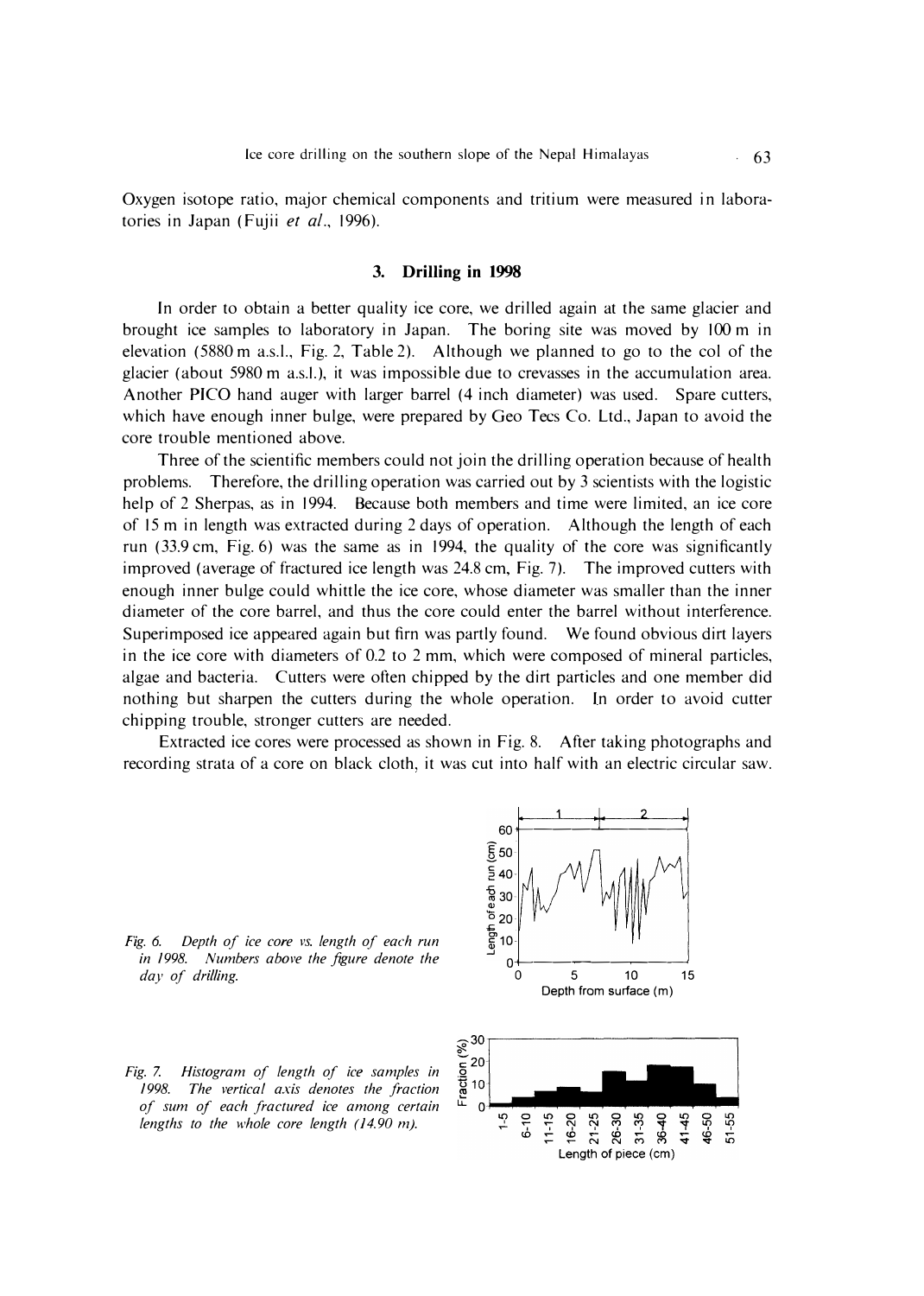**Half of the core was cut in situ at an interval of 5 cm in length. Each sample was shaved**  with a ceramic knife and melted in a clean plastic bag. After complete melting, each 50 *ml* **water sample was filtered through a 25 mm hydrophilic PTFE type membrane filter**  (pore size of  $0.2 \mu$ m) and packed in a pre-cleaned polyethylene bottle for chemical analysis. **The rest of the water was divided into samples for biological analysis and tritium analysis. The biological samples were kept in** *50-ml* **clean polyethylene bottles and preserved as 3% formalin solution to fix biological activity. The other half of the ice was packed in four**  insulated boxes (inner size of  $50 \times 30 \times 20$  cm; insulation thickness of 5 cm) and cooled at Base Camp (1 km from the glacier terminus; 5200 m a.s.l.) with river ice. After other **observations concerning glacier fluctuation (Fujita** *et al.,* **2001b), the boxes were brought to Kathmandu by helicopter. After a one hour flight, the ice samples were safely placed in the freezer of a dai**ry **company (BTC Private Ltd.) which has one of the few cold rooms in Kathmandu. For transportation from Nepal to Japan, we had to keep the samples as cold as possible. Therefore, we imported dry ice from India and cooled the samples before leaving for Japan. Although we ordered 30 kg of d**ry **ice, 5 kg was lost in a cooler box during the one week import. More than 5 kg of d**ry **ice was lost in a cold room during the succeeding 2 days. Ice cores with dry ice were transported by air** *via* **Bangkok (Thai Air). This was the only flight on which dry ice was available from Nepal to Japan.** 



*Fig. 8. Schematic flow chart of core process in situ.*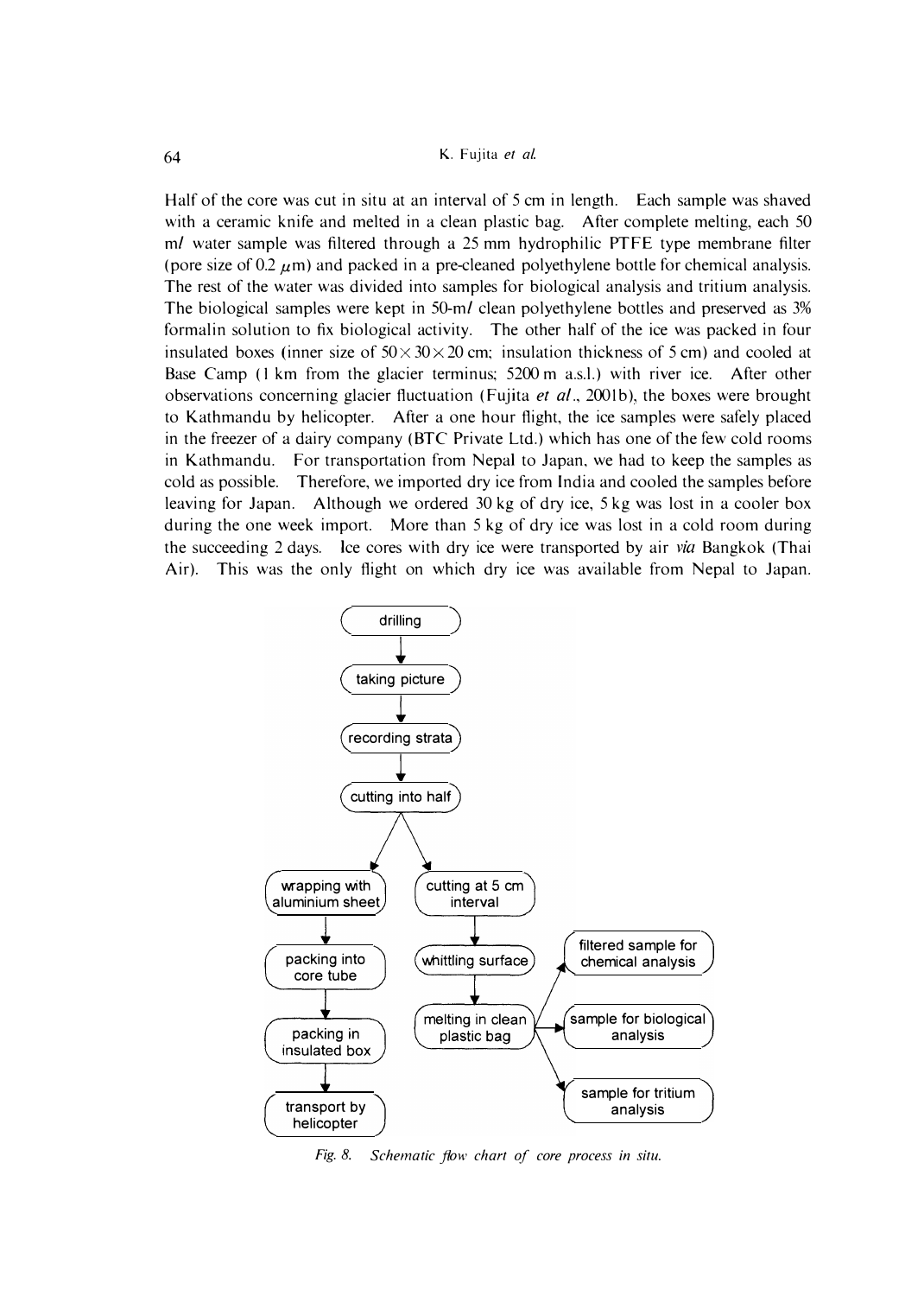**Twenty hours after leaving Kathmandu, the ice samples were finally placed in a freezing room of the Institute for Hydrospheric-Atmospheric Sciences, Nagoya University.** 

# **4. Features of ice cores**

**For the ice core taken in 1994, the oxygen isotope ratio, major chemical components**  and Tritium were measured in the laboratory (Fujii *et al.*, 1996). The tritium peaks of **1963 and 1958-59 are found at 5.80-6. 19 m and 7.10-7.34 m below the surface, respectively. Mean annual net balance is calculated as 19.3±0.7 cm in ice thickness between 1963 and 1994, and 27.2± 1.6 cm in ice thickness between 1958/59 and 1963. The 23.25 m length core is expected to cover the past several decades assuming 30 cm of ice as the mean annual net balance. Since an ice core consists of superimposed ice, climatic information is disturbed by melting and refreezing as well as possible loss of annual layers by high melting.** 

**The ice core taken in 1998, in which better quality was expected at higher altitude, still consists of superimposed ice with a few firn layers. No tritium peak was found in the ice core and thus the annual net balance is considered to be more than 44 cm in ice thickness. Although superimposed ice is also dominant in the core, a sampling interval of 5 cm in ice will give high resolution in the analysis. Further analysis is still continuing on for dirt concentration, inorganic and organic chemical components, pollen, micro plants in dirt, bubble density, grain size and stable isotope ratio.** 

# **5. Concluding remarks**

**Locations appropriate for better quality ice cores are limited at high altitude since we found heavy melt and refreezing features even at 6000 m a.s.l. Because capacity for work decreases at high altitude, light weight instruments are required. On the northern slope of the Himalayas in China, three ice cores were extracted in 1997 (Thompson** *et al.,* **2000; Dasuopu Glacier; DS in Fig. I). The relatively gentle slope of the northern side of the Himalayas, good accessibility to the field by car, availability of cold cars for core preservation and their large experience at high elevation made it possible to take the cores of excellent quality at high altitude around 7000 m a.s.l. On the other hand, the approach to high altitude requires climbing past dangerous ice falls and crevasses due to the steep slopes in Nepal. Ice cores without melting and refreezing, therefore, have been extracted only at Khumbu and Lower-Barun Glacier by hand auger in the southern side of the Nepal Himalayas (Table 2). Ice cores from the southern side of the Himalayas, however, are considered to be significant because the climatic environment changes drastically across the Himalayan range from south to north.** 

#### **Acknowledgments**

**We would like to express our thanks to the staff of the Department of Hydrology and Meteorology, Ministry of Science and Technology, His Majesty's Government of Nepal. We are obliged to the people who assisted in this research program in Hidden Valley. This program was a contribution from the Glaciological Expedition in Nepal (GEN).**